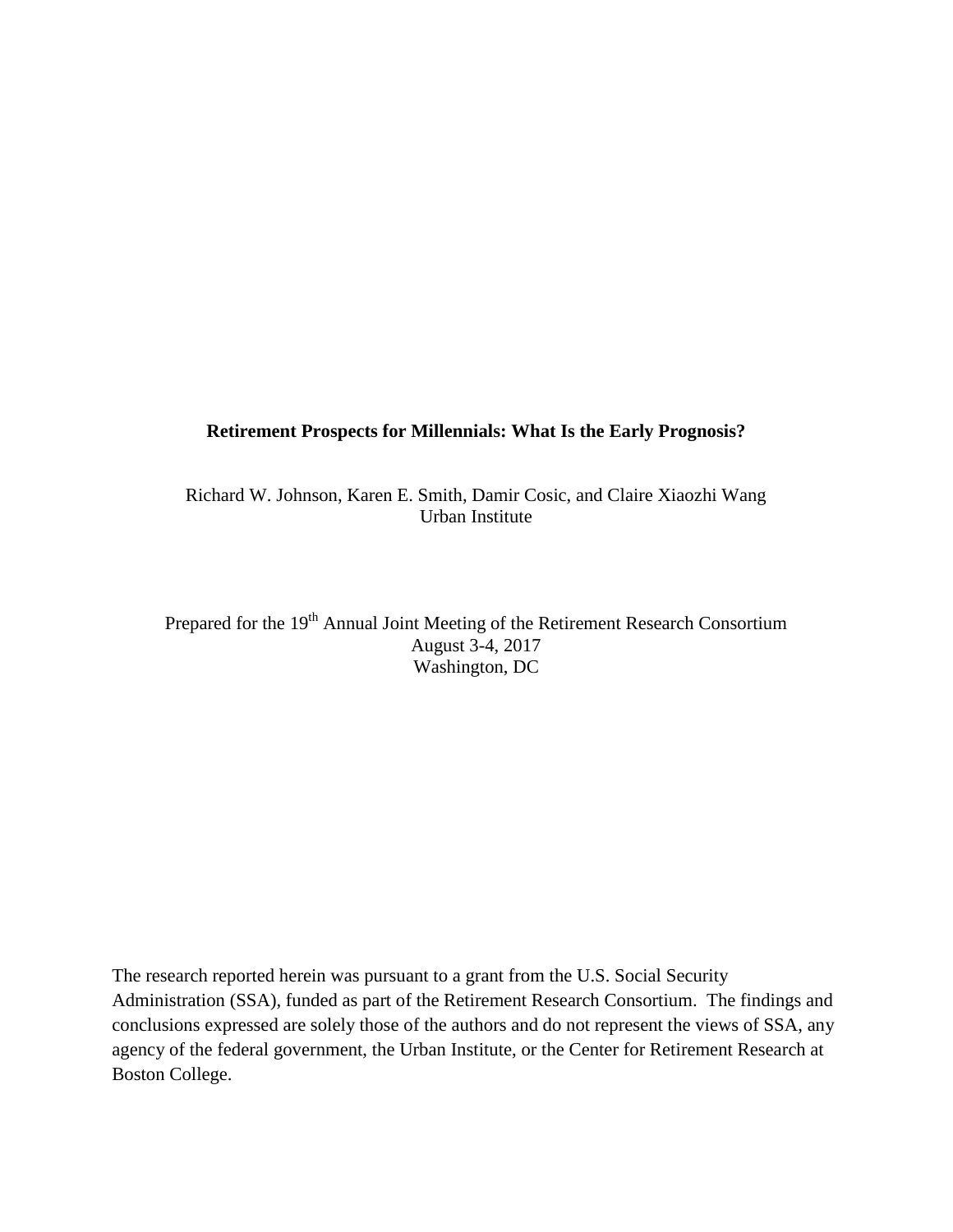Retirement financing in the United States has changed significantly over the past five decades. Social Security and private sector pension coverage expanded in the 1950s and 1960s but then contracted in later decades. Benefit formula changes in the 1970s reduced later payouts, and the 1983 Social Security amendments began raising the program's Full Retirement Age in 2000, essentially cutting benefits. Over the last 30 years, private sector employers have been steadily moving away from defined benefit (DB) pensions to defined contribution (DC) retirement plans that shift much of the responsibility for retirement saving from employers to employees, reducing retirement wealth for many workers. Since about 1990, many employers have also been cutting or eliminating retiree health benefits, raising families' out-of-pocket health care burden in later life. Moreover, recent economic trends such as stagnating wages, long-term unemployment, declining saving rates, and increasing debt – more of which is being carried into retirement – also shape wealth accumulation and retirement saving. Declining homeownership and mounting debt are especially concerning for the future retirement well-being of Generation Xers and Millennials.

Some previous studies evaluating retirement prospects for current and future retirees have concluded that younger cohorts are at greater risk than older generations of being unable to maintain their living standard in retirement. Other observers, however, point to more promising trends, such as the increasing earnings of women, that might mitigate retirement risks. How later generations will fare in a changing retirement environment – one with higher life expectancy, potentially less generous Social Security benefits, and more reliance on "do-it-yourself" private retirement plans – will depend largely on their preferences and attitudes toward saving.

This report used recent historical survey data and a dynamic microsimulation model to assess retirement prospects for future generations, with a special focus on the Millennial generation. Because retirement outcomes depend on how much people earned and saved when they were younger, much of our analysis compared trends in employment, earnings, pension coverage, and wealth during working ages across cohorts. Working-age outcomes that have already occurred factor into the retirement income projections generated by our microsimulation model. Although Millennials generally include those born between 1980 and 2000, we excluded from our analysis people born after 1990, because their labor market experience is too thin to draw firm conclusions about their long-term earnings potential and capacity to save for retirement.

2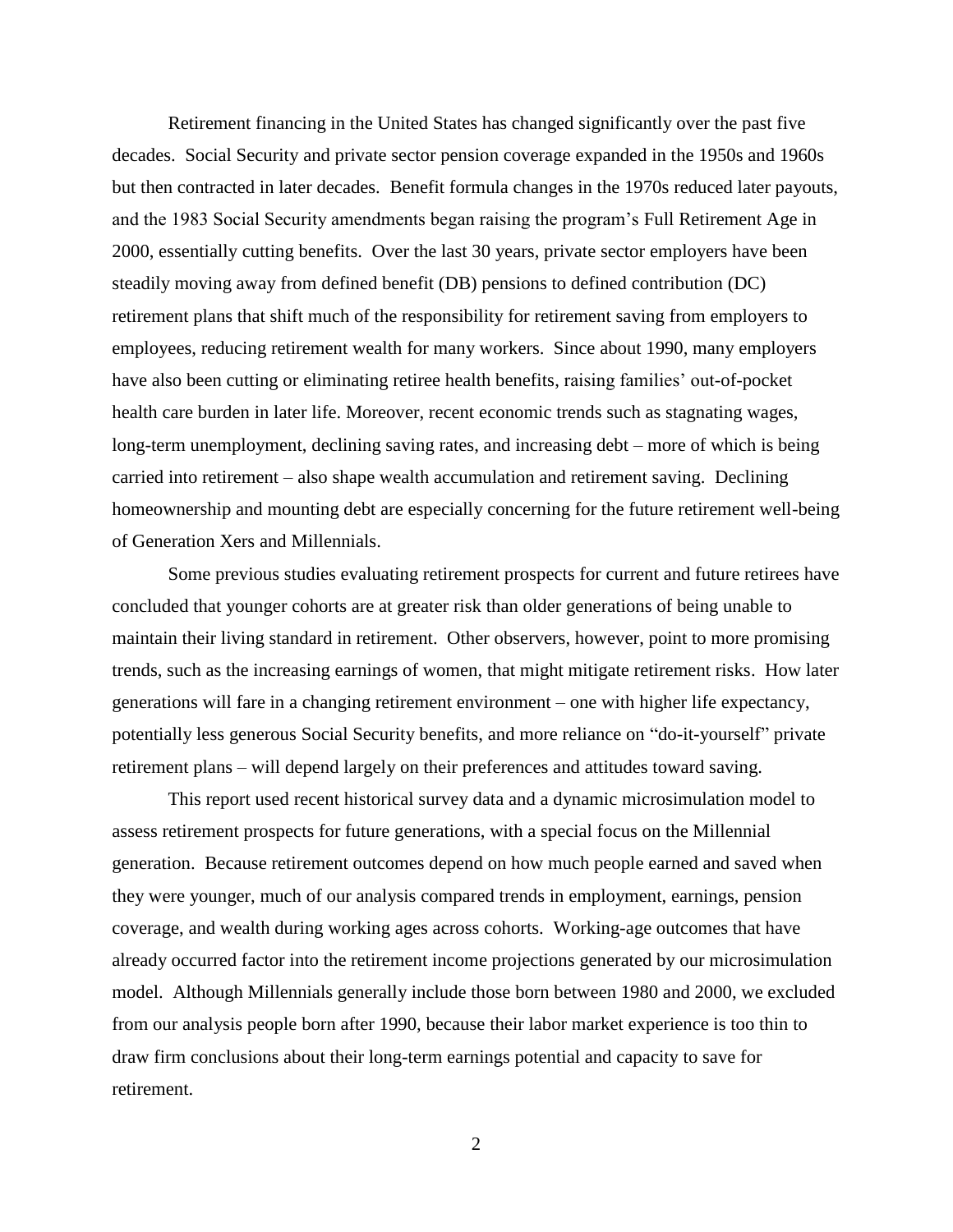## **Methods**

We used household survey data from the *Current Population Survey*'s (CPS) Annual Social and Economic (ASEC) supplement and the *Survey of Consumer Finances* (SCF) spanning many decades to examine long-term trends in demographic and economic outcomes. Although the surveys do not follow the same households over time, we were able to create synthetic cohorts by combining information from interviews completed in various years by respondents born in the same period and comparing aggregate outcomes across cohorts at various ages. With CPS/ASEC data from 1966-2016, we created synthetic five-year cohorts for the birth years 1941- 1945 through 1986-1990. Members of our youngest cohort were ages 26-30 in 2016, and members of our oldest cohort were ages 21-25 in 1966. We used CPS/ASEC data to examine trends in educational attainment, labor force participation, marriage rates, homeownership rates, and, for full-time workers, median earnings and participation rates in employer-sponsored retirement accounts. With SCF data from 1983-2013, we created synthetic six-year cohorts for the birth years 1928-1933 through 1976-1981. Members of our youngest SCF cohort were ages 32-37 in 2013, and members of our oldest cohort were ages 56-61 in 1983. We used SCF data to examine trends in household wealth.

To project retirement incomes for Baby Boomers, Gen Xers, and Millennials, we used DYNASIM4, a dynamic microsimulation model designed to analyze the long-run distributional consequences of retirement and aging issues. The model starts with a representative sample of individuals and families and ages them year by year, simulating key demographic, economic, and health events. For example, DYNASIM4 projects that, each year, some people in the sample get married, have a child, or find a job. The model projects that other people become divorced or widowed, stop working, begin collecting Social Security, become disabled, or die. These transitions are based on probabilities generated by carefully calibrated equations estimated from nationally representative household survey data. The equations account for important differences in how likely various experiences are, depending on gender, education, earnings, and other characteristics. Other equations in DYNASIM4 project annual earnings, savings, and home values. The model uses program rules – combined with projections of lifetime earnings, disability status, and household income and wealth – to project Social Security retirement, disability benefits, and Medicaid coverage. For consistency with Social Security's projections

3